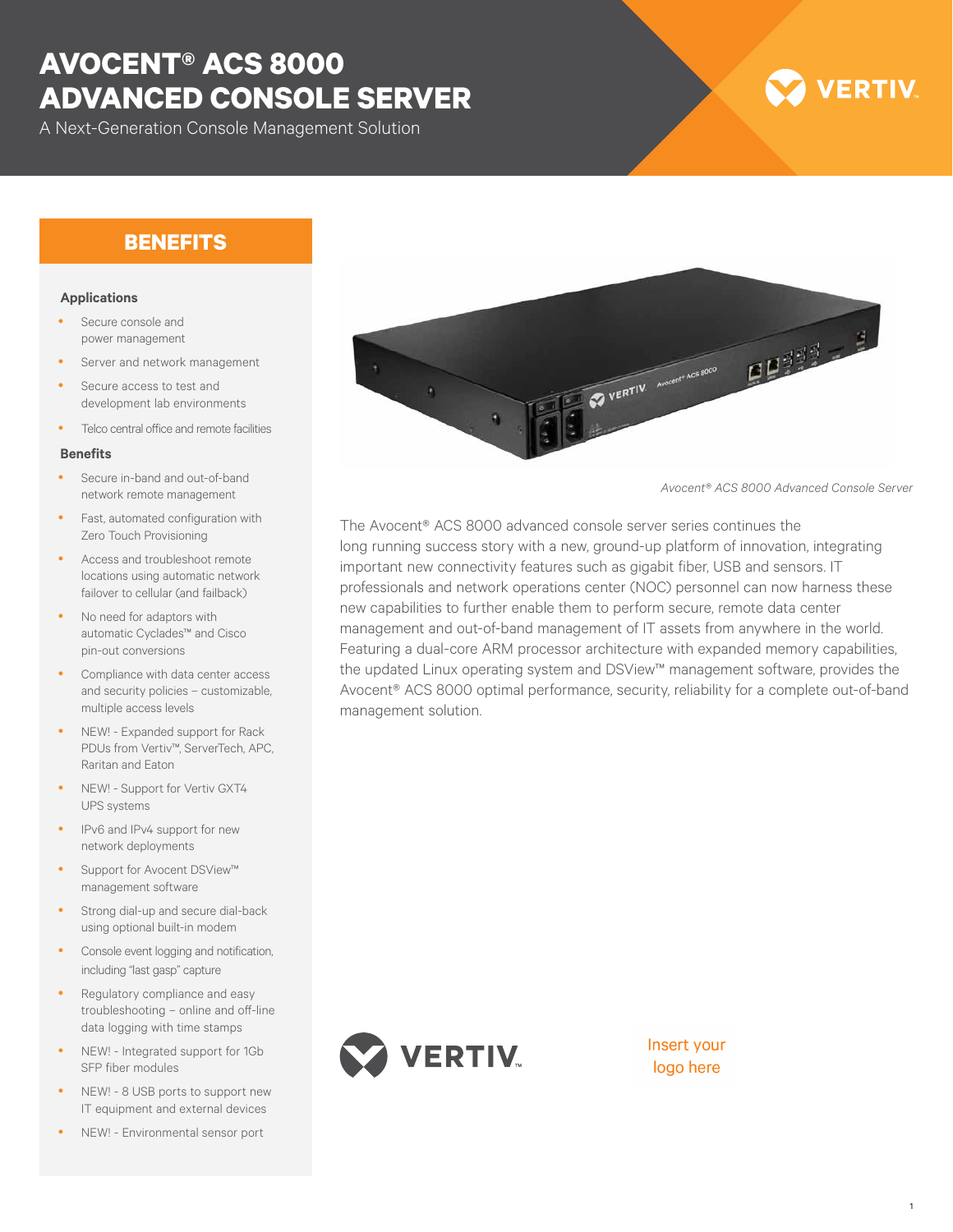### **High-Performance Design and Advanced Features**

The Avocent® ACS 8000 advanced console server series offers upgraded and advanced features that deliver scalable and high performance solutions for IT administrators. The console server features a dual ARM core processor platform with dual gigabit-Ethernet ports and dual gigabit-Fiber ports for redundancy and optional built-in modem. In addition, there is a new sensor port, to connect a variety of sensors for monitoring and logging on the appliance. Our serial ports are now auto sensing for pin-out and the Avocent® ACS 8000 advanced console server also offers robust software features to meet the requirements of the most demanding data center management applications. Features include automated discovery tools to ease identification of servers, routers, switches and power devices connected to any serial port, saving time at initial configuration and installation. To comply with existing data center network access policy, the Avocent® ACS 8000 advanced console server provides customizable, multiple access levels for secure management.The console servers provide a complete solution for secure, remote control with advanced console server features such as enhanced security, data logging and event monitoring. In addition, the Avocent® ACS 8000 advanced console server supports next-generation network standards such as Internet Protocol version 6 (IPv6). Available in 8-, 16-, 32- and 48-port models that fit in 1U of rack space with single and dual, AC and DC power options. With or without modem, the ACS 8000 console server helps maximize IT asset productivity while providing scalability and reducing operational costs.

### **Hardware Specifications**

| <b>CPU</b>      | Dual-core ARM® Cortex™-A9 MPCore™ with CoreSight™                                                                                                                                                                                                                                                                                                                                                                  |                                                                                                            |
|-----------------|--------------------------------------------------------------------------------------------------------------------------------------------------------------------------------------------------------------------------------------------------------------------------------------------------------------------------------------------------------------------------------------------------------------------|------------------------------------------------------------------------------------------------------------|
| Memory          | <b>1GB DDR3L RAM</b><br>16GB eMMC Flash                                                                                                                                                                                                                                                                                                                                                                            |                                                                                                            |
| Interfaces      | 2 Gigabit Fiber SFP ports<br>2 Gigabit (10/100/1000BT) Ethernet interfaces on RJ45<br>1 RS-232 serial console port on RJ45<br>Up to 48 RS-232 serial ports on RJ45<br>First 2 ports selectable between RS-232/RS-422/RS-485<br>8 USB 2.0 Ports on Type A connector<br>1 full size SD Card slot<br>Environmental sensor port on RJ45 (1-wire)<br>4 digital-in ports (smoke, leak, pressure and dry contact sensors) |                                                                                                            |
| Power           | Internal 100-240 VAC, 50/60 Hz Optional -48 VDC power supply<br>Optional dual entry, redundant AC and DC power supplies                                                                                                                                                                                                                                                                                            |                                                                                                            |
| Power Usage     | Nominal voltage 120VAC:<br>Typical 0.13A, 6.2W<br>Maximum 0.47A, 28W<br>Nominal voltage 240VAC:<br>Typical 0.10A, 7W<br>Maximum 0.29A, 28W<br>Nominal voltage 48VDC (±20%)<br>Typical 0.22A, 11W<br>Maximum 0.67A, 33W                                                                                                                                                                                             |                                                                                                            |
| Operating Temp. | 14°F to 140°F (-10°C to 60°C)                                                                                                                                                                                                                                                                                                                                                                                      |                                                                                                            |
| Storage Temp.   | -4° to 158°F (-20° to 70°C)                                                                                                                                                                                                                                                                                                                                                                                        |                                                                                                            |
| Humidity        | 20% to 80% noncondensing                                                                                                                                                                                                                                                                                                                                                                                           |                                                                                                            |
|                 | Non-perating Humidity 5% to 95% relative humidity                                                                                                                                                                                                                                                                                                                                                                  |                                                                                                            |
|                 | Dimensions (W x D x H) 17.250 x 9.5 D x 1.75 in. (43.82 x 24.13 x 4.45 cm)                                                                                                                                                                                                                                                                                                                                         |                                                                                                            |
| Weight          | 7.5 lbs                                                                                                                                                                                                                                                                                                                                                                                                            |                                                                                                            |
| Certifications  | Emissions and Immunity:<br>• FCC Class A<br>• CE Class A (EU)<br>· ICES-003 (Canada)<br>• VCCI (Japan)<br>• RCM (Australia)<br>• Customs Union (CU)<br>• KCC (Korea)                                                                                                                                                                                                                                               | Safety:<br>$\bullet$ UL (USA)<br>• cUL (Canada)<br>• EN-60950 (EU)<br>$\bullet$ CB<br>• Customs Union (CU) |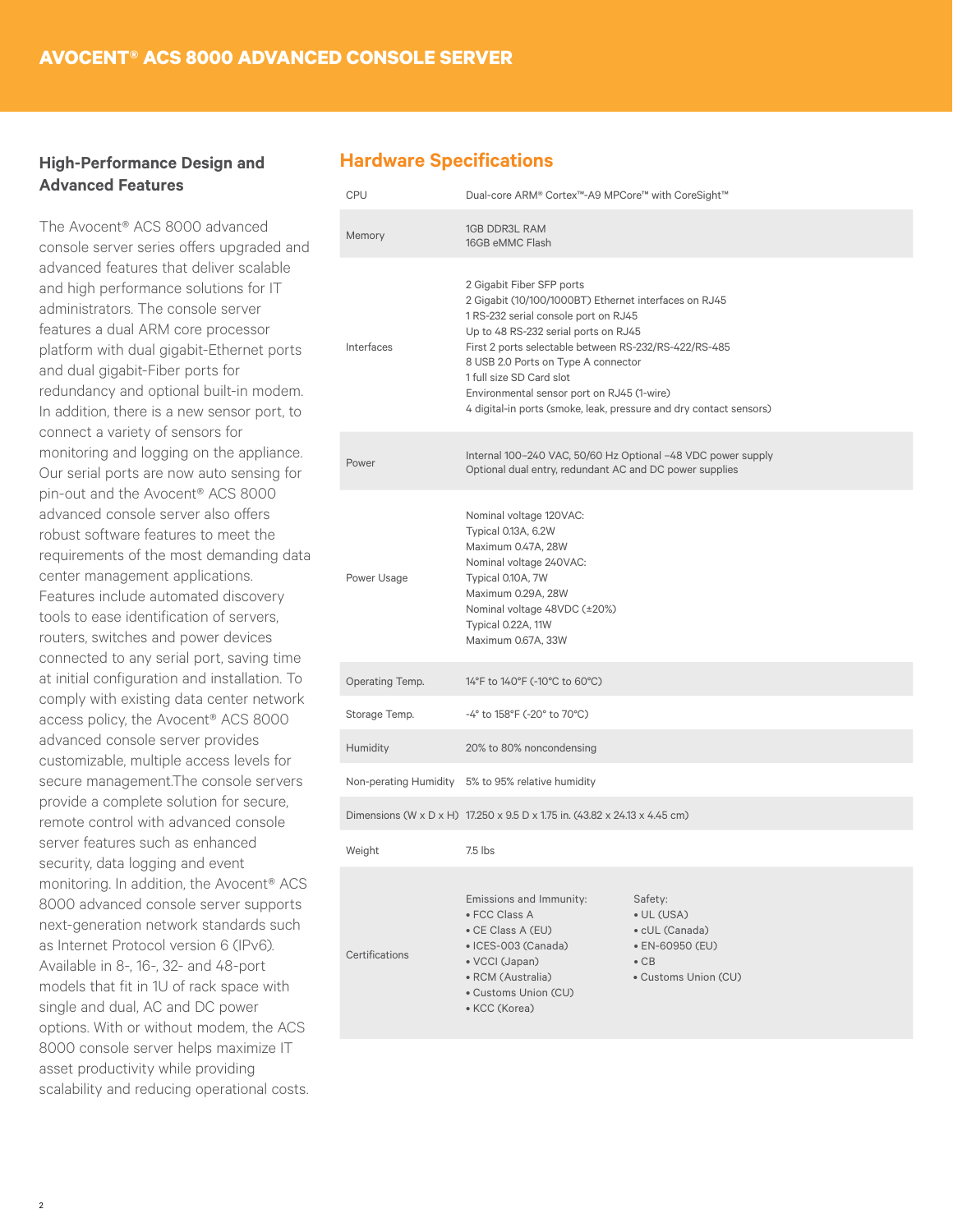

### **Ordering Details Features**

#### **AC Power Supply Models**

| <b>DESCRIPTION</b>                                             |
|----------------------------------------------------------------|
| ACS 8000 8-port unit single AC power supply                    |
| ACS 8000 8-port unit dual AC power supply                      |
| ACS 8000 8-port unit dual AC power supply with built-in modem  |
| ACS 8000 16-port unit single AC power supply                   |
| ACS 8000 16-port unit dual AC power supply                     |
| ACS 8000 16-port unit dual AC power supply with built-in modem |
| ACS 8000 32-port unit single AC power supply                   |
| ACS 8000 32-port unit dual AC power supply                     |
| ACS 8000 32-port unit dual AC power supply with built-in modem |
| ACS 8000 48-port unit single AC power supply                   |
| ACS 8000 48-port unit dual AC power supply                     |
| ACS 8000 48-port unit dual AC power supply with built-in modem |
|                                                                |

Additional models are also available. Contact your sales representative for more information

| <b>DC MODELS</b> | <b>DESCRIPTION</b>                                              |
|------------------|-----------------------------------------------------------------|
| ACS8008SDC-400   | ACS 8000 8-port unit single DC power supply                     |
| ACS8008MDC-400   | ACS 8000 8-port unit single DC power supply with built-in modem |
| ACS8032DDC-400   | ACS 8000 32-port unit dual DC power supply                      |
| ACS8032MDDC-400  | ACS 8000 32-port unit dual DC power supply with built-in modem  |
| ACS8048DDC-400   | ACS 8000 48-port unit dual DC power supply                      |
| ACS8048MDDC-400  | ACS 8000 48-port unit dual DC power supply with built-in modem  |

#### **Operating System**

• Embedded Linux

#### **Accessibility**

- Zero Touch Provisioning (ZTP)
- In-band (Ethernet) and out-of-band (dial-up/cellular modem) support
- Built-in v.92 analog modem connectivity
- External device connectivity such as LTE/4G cellular router

#### **Availability**

- Automatic Ethernet or Cellular failover using second GbE port for failover
- Support for multiple-routing tables
- Dual power supply design
- Dual GbE Ethernet support
- Dual 1Gb SFP Fiber support
- USB port support

#### **Security**

- Preset security profiles-secure, moderate and open
- Custom security profiles
- X.509 SSH certificate support
- SSHv1 and SSHv2
- Local, RADIUS, TACACS+, LDAP/AD, NIS and Kerberos authentication
- Two-factor authentication (RSA SecurID®)
- One-Time Password (OTP) authentication